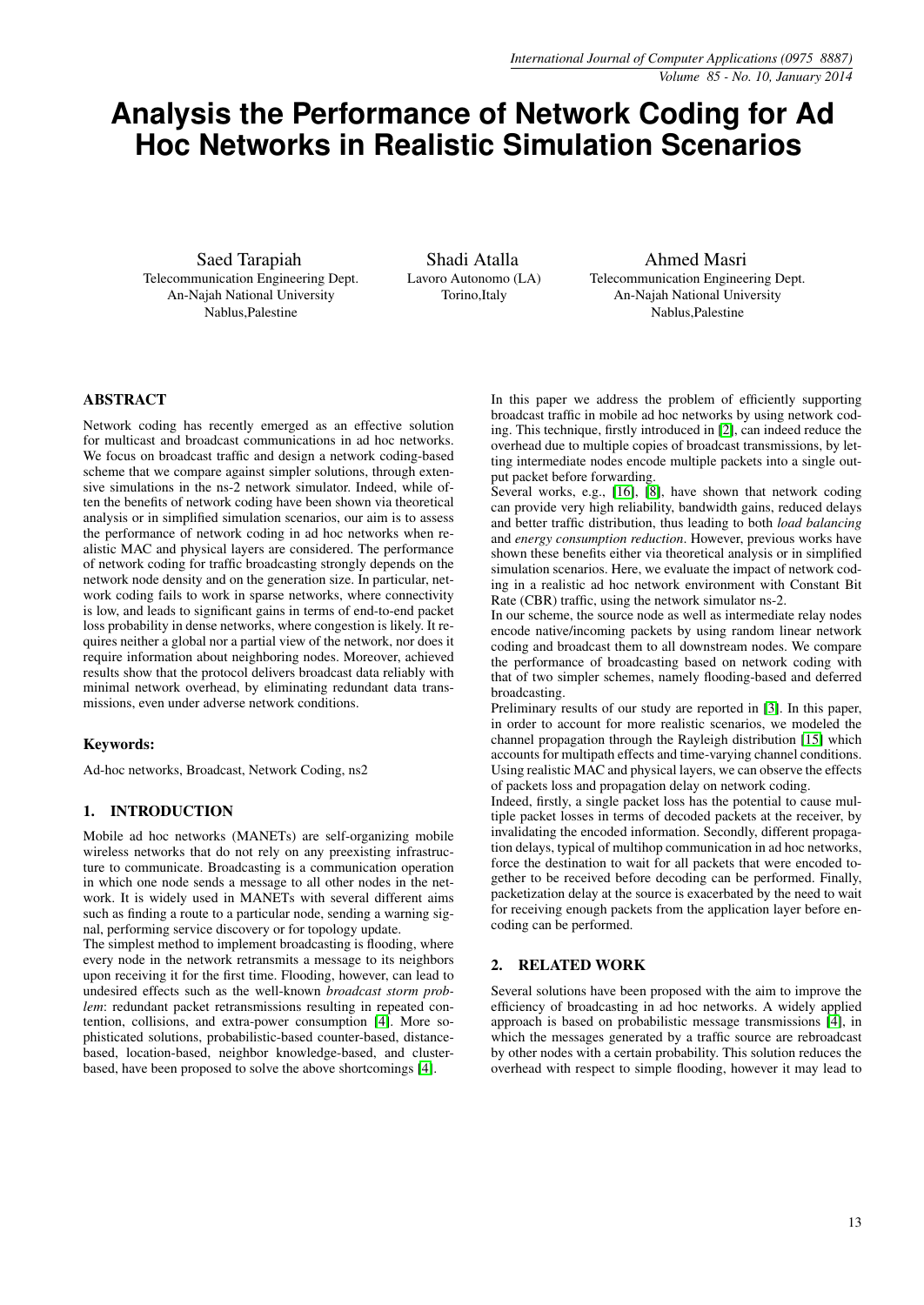a low delivery ratio, especially in the case of scarcely connected nodes.

In counter-based schemes [\[4\]](#page-7-0), instead, a node determines whether to rebroadcast a packet by counting how many identical packets it receives over a given time interval. In [\[17\]](#page-7-6) the authors enhance the previous work in [\[4\]](#page-7-0), by adaptively adjusting the probability of transmission or delay timer by taking local connectivity information into account. As for broadcasting based on network coding, a practical scheme is proposed in [\[10\]](#page-7-7), where network coding is applied only by a subset of nodes which are selected as forwarders. Also, through promiscuous mode, a forwarder can decide not to send a packet if it hears that all of its neighbors have received it. Even though the scheme in [\[10\]](#page-7-7) gives good performance, it relies on the exchange of neighborhood information and on the partial dominant pruning algorithm presented in [\[11\]](#page-7-8), which may cause significant overhead and add complexity relatively to probabilistic approaches.

A randomized broadcast scheme based on network coding is proposed in [\[12\]](#page-7-9). There, the network coding parameters are finely tuned for the case of a grid topology so as to reduce the packet loss probability with respect to simple flooding. However, such benefits can be perceived only in dense networks where the packet loss probability due to collisions can be higher than the probability of decoding failure [\[9\]](#page-7-10). In [\[7\]](#page-7-11) the impact of several IEEE 802.11 based MAC protocols on the performance of network coding for broadcast communications is analyzed. We highlight that to the best of our knowledge only a few works, e.g., [\[7\]](#page-7-11), [\[6\]](#page-7-12), exist on network coding for ad hoc networks, referring to practical scenarios or using realistic network simulators. Thus, one of the main goals of our work is to assess the performance of network coding for message broadcasting by using the network simulator ns-2 as an evaluation tool [\[1\]](#page-7-13). Furthermore, we implement an efficient network coding scheme that does not require nodes to have knowledge on their two-hop neighbors; we compare its performance against both simple flooding and deferred broadcast, the latter including the solution proposed in [\[13\]](#page-7-14).

### <span id="page-1-0"></span>3. RANDOM LINEAR NETWORK CODING: AN OVERVIEW

The network coding scheme we use in this work is the *random linear network coding*, where the output flow at a given node is obtained as a linear combination of its input flows. In more detail, this scheme regards a block of data as a vector over a certain base field and applies a linear combination to this vector before forwarding it. It is referred to as *random* because the transformation is performed by each node independently of the others, and using random coefficients [\[8\]](#page-7-3). The coefficients of the combination are typically referred to as *coding vector*, and, by definition, the coefficients are selected independently and randomly from a finite field. We introduce the network coding operations and notations below.

## 3.1 Network Coding Operations

Three different operations are performed when network coding is applied:

 $-Encoding.$  Let  $M_1, ..., M_n$  denote the source native packets, and s denote the generation size, i.e., the maximum number of native packets that can be encoded together in one new encoded packet. Note that the header of each encoded packet must specify the generation to which the packet belongs. An encoding node outputs a generic encoded packet:

$$
Y_j=\sum_{i=1}^s e_{j,i}M_{s(j-1)+i}\quad j=1,2,\ldots \lceil n/s\rceil
$$

with  $e_{j,i} \in GF(2)$ , where  $\mathbf{e_j} = (e_{j,1}, e_{j,2}, ..., e_{j,s})$  denotes the coding vector independently and randomly chosen at the node to encode the packet, and  $j$  represents the generation identifier the encoded packets belong to. It is worth pointing out that in  $GF(2)$  the sum operation is the bitwise xor. The coding vector is included in the header of the transmitted packet and it is used by receivers to decode the data or to further encode the data, as explained below.

—*Re-encoding*. The re-encoding operation is performed over encoded packets. When a node has received  $u \leq s$  encoded packets belonging to the same generation, then the node may generate a new encoded packet, by picking a new random vector  $\mathbf{g_k} = (g_{k,1}, g_{k,2}, ..., g_{k,u})$ , with  $g_{k,i} \in GF(2)$  and still chosen independently and randomly, and by computing the linear combination $\frac{1}{u}$ 

 $X_k = \sum_{j=1}^{u} g_{k,i} Y_{k,i}$  with  $g_{k,i} \in GF(2)$  and where  $Y_{k,i}$  repre-

sents the *i*-th received innovative encoded packet within the *k*-th generation identifier.

It must be noted that the coding vector with respect to the original packets  $M_{s(k-1)+1}, M_{s(k-1)+2}, ..., M_{sk}$  is now  $\mathbf{e'_{k}}$  =  $(e'_{k,1}, e'_{k,2},...,e'_{k,s})$ , where  $e'_{k,i}$  should be computed as the following linear combination:

$$
e'_{k,i} = \sum_{h=1}^{u} g_{k,h} e_{h,i}
$$

The new coding vector  $\mathbf{e}'_{\mathbf{k}}$  is included in the header of the newly encoded packet.

—*Decoding*. Decoding at any receiver can be performed by collecting packets of a given generation. These packets yield a system of linear equations that need to be solved to retrieve the original native packets. Suppose a node has received  $v$  encoded packets  $X_1, X_2, ..., X_v$  belonging to a given generation, i.e., k, with  $v \leq s$ , while  $\mathbf{e}'_1, \mathbf{e}'_2, ... \mathbf{e}'_{\mathbf{v}}$ 

represent the coding vectors corresponding to the encoded packets. The decoding matrix  $G$  is as follows:

$$
G = \begin{pmatrix} \mathbf{e}'_1 \\ \mathbf{e}'_2 \\ \vdots \\ \mathbf{e}'_s \end{pmatrix} = \begin{pmatrix} \mathbf{e}'_{1,1} & \mathbf{e}'_{1,2} & \dots & \mathbf{e}'_{1,s} \\ \mathbf{e}'_{2,1} & \mathbf{e}'_{2,2} & \dots & \mathbf{e}'_{2,s} \\ \cdot & \cdot & \dots & \cdot \\ \cdot & \cdot & \dots & \cdot \\ \mathbf{e}'_{\mathbf{v},1} & \mathbf{e}'_{\mathbf{v},2} & \dots & \mathbf{e}'_{\mathbf{v},s} \end{pmatrix}
$$

The rank of this matrix is obtained by computing the inverse of G through the Gaussian elimination method. Let us denote the rank of G by R. When the matrix has full rank, i.e.,  $R = v = s$ , for a given generation, then the node can solve the system of linear equations to retrieve all native packets belonging to that generation. By deriving  $e'_{i}$  from the packet headers and solving the linear equations with  $M_i$  as the unknowns: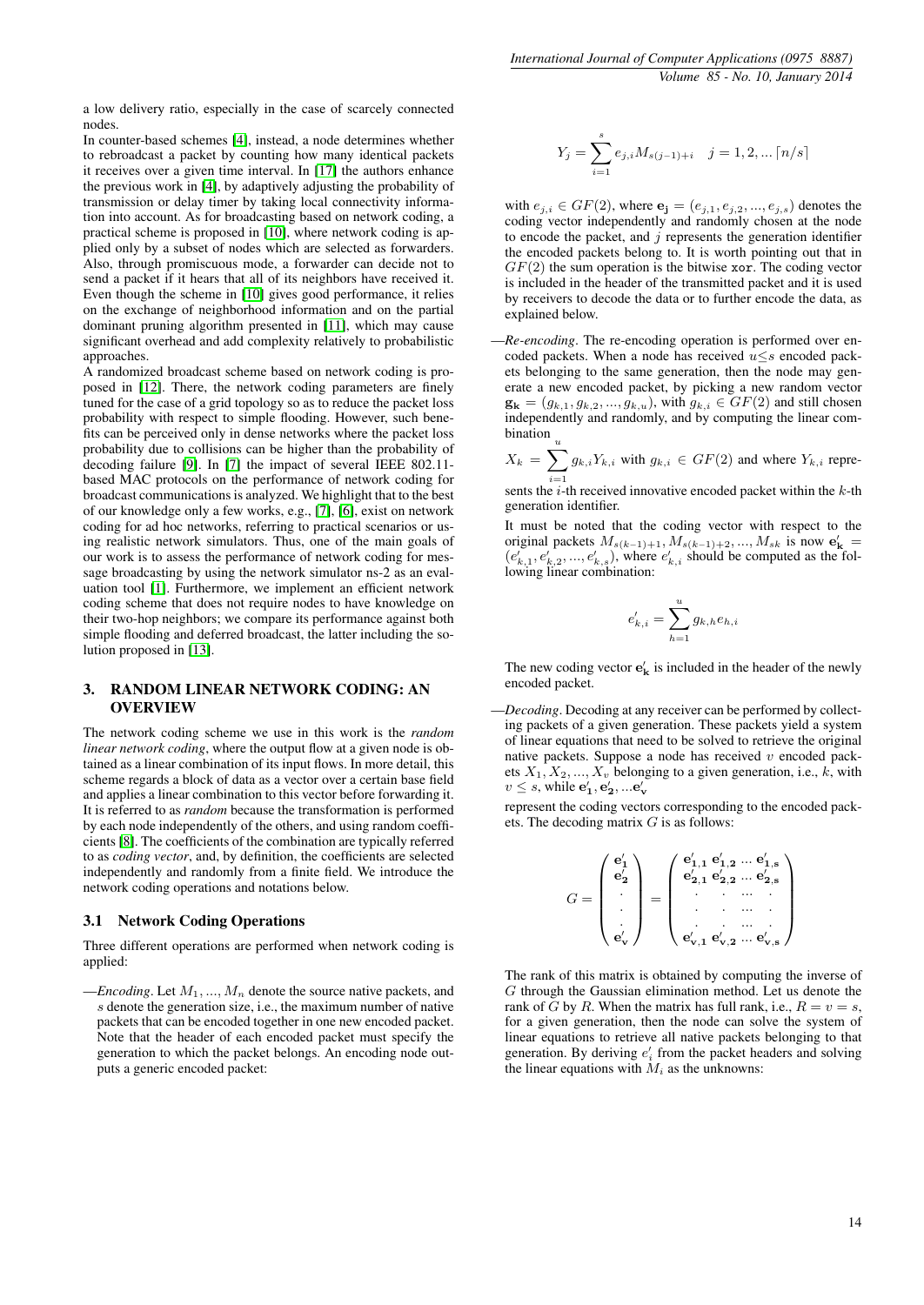X<sup>1</sup> X<sup>2</sup> . . . X<sup>v</sup> = e 0 <sup>1</sup>,<sup>1</sup> e 0 1,2 ..., e 0 1,s e 0 <sup>2</sup>,<sup>1</sup> e 0 2,2 ... e 0 2,s . . ... . . . ... . . . ... . e 0 <sup>v</sup>,<sup>1</sup> e 0 v,2 ... e 0 v,s . Ms(k−1)+<sup>1</sup> Ms(k−1)+<sup>2</sup> . . . Ms(k−1)+<sup>v</sup> 

the destination can recover the set of native packets  $M_{s(k-1)+1}, M_{s(k-1)+2}, ..., M_{sk}$ .

In [\[5\]](#page-7-15) an early decoding process is suggested, so that the receiver could recover some source packets before a node receives all s innovative packets within a given generation for full decoding. However, the method to perform it is not specified there.

A node which has received  $v < s$  innovative packets builds all possible submatrices as combinations of  $i \leq v$  encoding vectors. When the submatrix consisting of  $i$  encoding vectors for an encoded packet, which is just a combination of  $i$  native packets, has got a full rank, then the receiver can perform an early decoding to retrieve all  $i$  native packets.

Figure [1](#page-2-0) shows four different innovative packets that arrived in order  $X_1, X_2, X_3, X_4$  and are cached at receiver node for further decoding. Let we assume the generation size, s, is set to 5, so upon only receiving  $X_1$  and  $X_2$ , the receiver cannot recover any native packet. However, as soon as  $X_3$  arrives, the receiver can recover both the native packets  $M_1$  and  $M_5$ . Then, when  $X_4$ arrives,  $M_3$  will be recovered.

In Figure [1](#page-2-0) is is shown how the decoding matrix is built from the encoding vectors embedded within the packets header. Then the sub-matrix is built as a combination of  $X_2, X_3, X_4$ . By deleting the all zeros columns we get the sub-matrix which will lead to the linear system to be solved in order to recover the native packets, as depicted in Figure [1.](#page-2-0)

The receiver can also perform an early decoding when a  $G$  submatrix has full rank, i.e., when the sub-matrix rank is equal to v, with  $v < s$ . In this case, the receiver can recover v out of s source native packets belonging to the given generation.

We finally observe that when a node receives a packet, it must check whether it is *innovative* or not, i.e., whether it increases the rank of the decoding matrix  $G$ . If not, the packet is dropped.

## 4. BROADCASTING SOLUTIONS

Here we introduce our network coding-based scheme and briefly describe two other broadcasting schemes that provide a term of comparison with our own.

## 4.1 Network Coding-based Broadcasting

Our network coding-based broadcasting is implemented on top of the network layer running over an IEEE 802.11 MAC protocol, as depicted in Figure [2\(](#page-2-1)a). This choice allows us to avoid encoding routing address information carried in IP headers.

As suggested in [\[5\]](#page-7-15), we embed the coding vector in the packet header, thus dispensing with the need for centralized knowledge of the graph topology or decoding functions. Therefore, our network coding-based scheme is a topology-independent network coding solution, where every node may decode a set of input packets that arrive from different neighboring nodes. In particular, the encoding header follows the IP header as the first piece of data in the IP payload.

The network coding header, which we refer to as *RLNC-header*, contains information about the encoded packet, as depicted in Figure [2\(](#page-2-1)b).



#### (a) Received encoded packets





 $M1 = X3$ <br> $M3 = X2 \oplus X4$  $\mathrm{M5} = \mathrm{X2} \oplus \mathrm{X3}$ 

(c) Sub-Matrix and Decoding procedure

<span id="page-2-0"></span>Fig. 1. Early decoding



<span id="page-2-1"></span>(b)RLNC header

Fig. 2. Packet details

The description of each field in the *RLNC-header* is explained as below:

—Encoding Flag (EF): it indicates whether the packet carries an encoded piece of data or just a native one.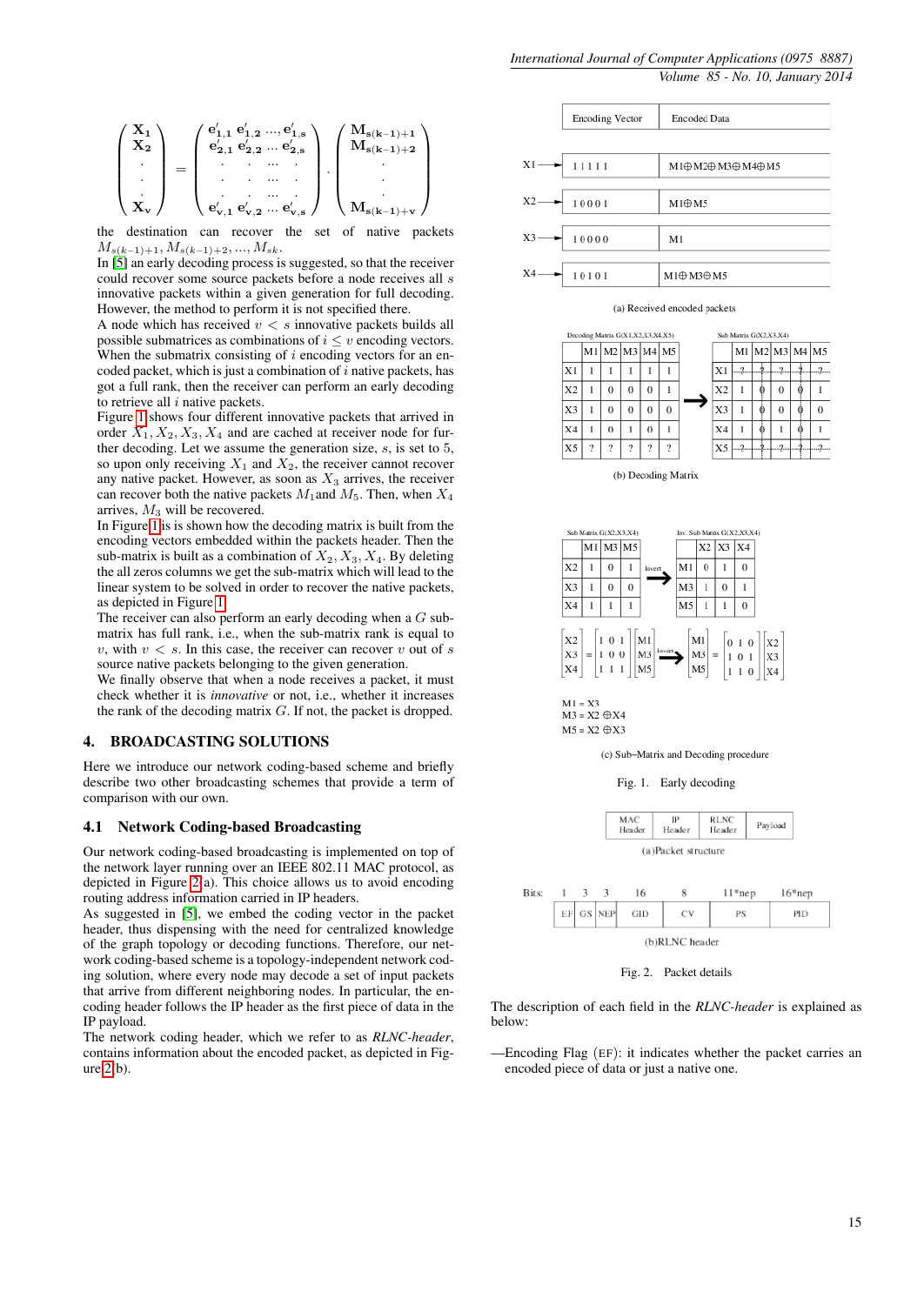- —Generation Size (GS): it represents the maximum number of native packets that can be encoded together into a new encoded packet. This information allows the receiver to build and configure the dimensions of the decoding matrix in order to recognize when full rank is reached. Furthermore, it indicates the maximum number of innovative encoded packets that can be reencoded together. We set equal to 8 the maximum value of GS, thus a 3-bit long field is enough to store this value.
- —Number of Encoded Packets (NEP): it shows the number of native packets that are encoded along the current packet. It is a 3-bit long field, as the GS field.
- —Generation IDentifier (GID): only packets having the same generation identifier number, GID, can be encoded/re-encoded together. Moreover, at the receiver side, innovative packets within the same generation identifier are collected in their corresponding decoding matrix. The GID field is 2-byte long.
- —Coding Vector (CV): it holds the corresponding coding vector used to encode the packet. The length of the encoding vector is determined by the generation size, thus, its maximum length is 8 bits.
- —Packet Size (PS): it includes the packet size of every native packet that has been used to create the encoded packet (the same generation can carry native packets of different sizes). Shorter packets are padded with zeros during the encoding procedure; the receiving node uses this field to remove the trailing zeros in the padding by checking the native packet size from the PS field in the *RLNC-header*. We need 11 bits to represent the size of every native packet that is encoded, by assuming the maximum size of packets carried over the ad hoc network equal to 2000 bytes. The reader should notice that at this stage of research we consider packets of the same size, future work will consider realistic video traffic, accounting for packet of different sizes.
- —Packet IDentifier (PID): it carries the identifier of every packet which is generated at the transport layer, at the source node only, and encoded before the transmission by every intermediate node. Every packet identifier requires 2 bytes.

Thus, the *RLNC-header* roughly accounts for an overall overhead of  $(4 + (NEP \times 4))$  bytes, which in the worst case, namely when  $NEP$  is equal to the maximum generation size, 8, is equal to 40 bytes.

We now detail the different operations performed by the source node, the intermediate nodes, and the receiver nodes. It is worth remarking that, in broadcasting, intermediate nodes are also receiver nodes; however, for the sake of clarity, we distinguish the two operations. Also, note that each node (except for the source) needs to collect  $s$  (recall that  $s$  is the generation size) independent packets for further encoding/decoding, therefore some buffer space is needed at the receiver. In the following, we will call this buffer *NC buffer*.

—*Source node operations*. The source node's application layer generates native packets, which are then encoded at the network coding sub-layer. The source collects s native packets and encodes them to generate s different encoded packets  $Y_{j,1}, Y_{j,2}, ..., Y_{j,s}$  with  $j \in \{1, 2, ... [n/s]\}$  representing the generation identifier, as explained in Section [3.](#page-1-0)

The coding vectors are  $e_1, e_2, ..., e_s$ : the elements of the generic vector  $e_i$  ( $i = 1, \ldots s$ ) are all zeros except for the *i*-th element, which is equal to one. The source neighbors that receive  $s$  encoded packets belonging to a given generation, can therefore decode the corresponding s native packets. Therefore, regarding a given generation, i.e.,  $k$ , the sender can generate s independent packets of a generation size  $s$  as follows:

| $\mathbf{r}_{k,1}$<br>$\mathbf{Y}_{\mathbf{k},\mathbf{2}}$ | ÷ |  |  |  | . $\mathbf{M}_{\mathbf{s}(\mathbf{k-1})+\mathbf{1}}$<br>$(k-1)+2$<br>$\sqrt{L_S}$ |
|------------------------------------------------------------|---|--|--|--|-----------------------------------------------------------------------------------|
|                                                            |   |  |  |  |                                                                                   |
|                                                            |   |  |  |  |                                                                                   |
|                                                            |   |  |  |  |                                                                                   |
|                                                            |   |  |  |  | $s(k-1)+s$                                                                        |

- —*Intermediate node operations*. Intermediate nodes perform reencoding operations. When an intermediate node receives the first encoded packet of a given generation, i.e., its generation identifier differs from the one seen in earlier packets, the packet is cached in the NC buffer and a timer is started (note that one timer per generation is needed). The intermediate node then has to establish whether the subsequently received encoded packets belonging to the same generation are innovative. It thus applies the Gaussian elimination method and checks whether the rank of G increases when the new encoded packet is added to the buffer. If not, the packet is dropped, otherwise it is cached in the buffer. When G has full rank, the node performs decoding to retrieve the native packets belonging to the given generation. The native packets are then encoded again into one packet with a random independent coding vector, so that only one packet is forwarded. If the timer of the NC buffer associated to that generation expires before the matrix rank has reached s, the re-encoding operation is applied to the set of encoded packets buffered at the node and the new encoded packet is forwarded. Therefore, an intermediate node only forwards one re-encoded packet following the reception of at most s encoded packets. It is worth noticing that in our scheme we consider both cases when intermediate nodes can perform encoding only once or twice over the same generation.
- —*Receiver node operations*. Upon receiving encoded packets, the innovative ones are cached for decoding. After building the decoding matrix  $G$ , its rank is checked. If  $G$  has full rank, then the receiver can recover all native packets in a given generation; an early decoding can be performed when a sub-matrix of  $G$  has full rank v, with  $v < s$ , then v out of s native packets can be retrieved, as explained in Section [3.](#page-1-0)

## 4.2 Simple Flooding

The simple flooding scheme we use as term of comparison is based on the IEEE 802.11 standard. When a node sends a broadcast packet, all its one-hop neighbors will receive it. Since all the neighbors need to rebroadcast the packet in their turn, their transmissions may occur at almost the same time, thus likely resulting in collisions.

To reduce the collision probability, we introduced a simple linklayer modification to the standard: after receiving the broadcast packet, we let the receiving node defer the retransmission by a small time, randomly chosen in the range  $[0, 10]$  ms.

## 4.3 Deferred Broadcast

The deferred broadcast scheme we consider includes the mechanism proposed in [\[13\]](#page-7-14), which, for the sake of clarity, we briefly recall.

Upon receiving a broadcast packet, nodes store the information about the predecessor node<sup>[1](#page-3-0)</sup> and, before taking a decision whether

<span id="page-3-0"></span><sup>&</sup>lt;sup>1</sup>The information about the predecessor node is included by each node in the packet.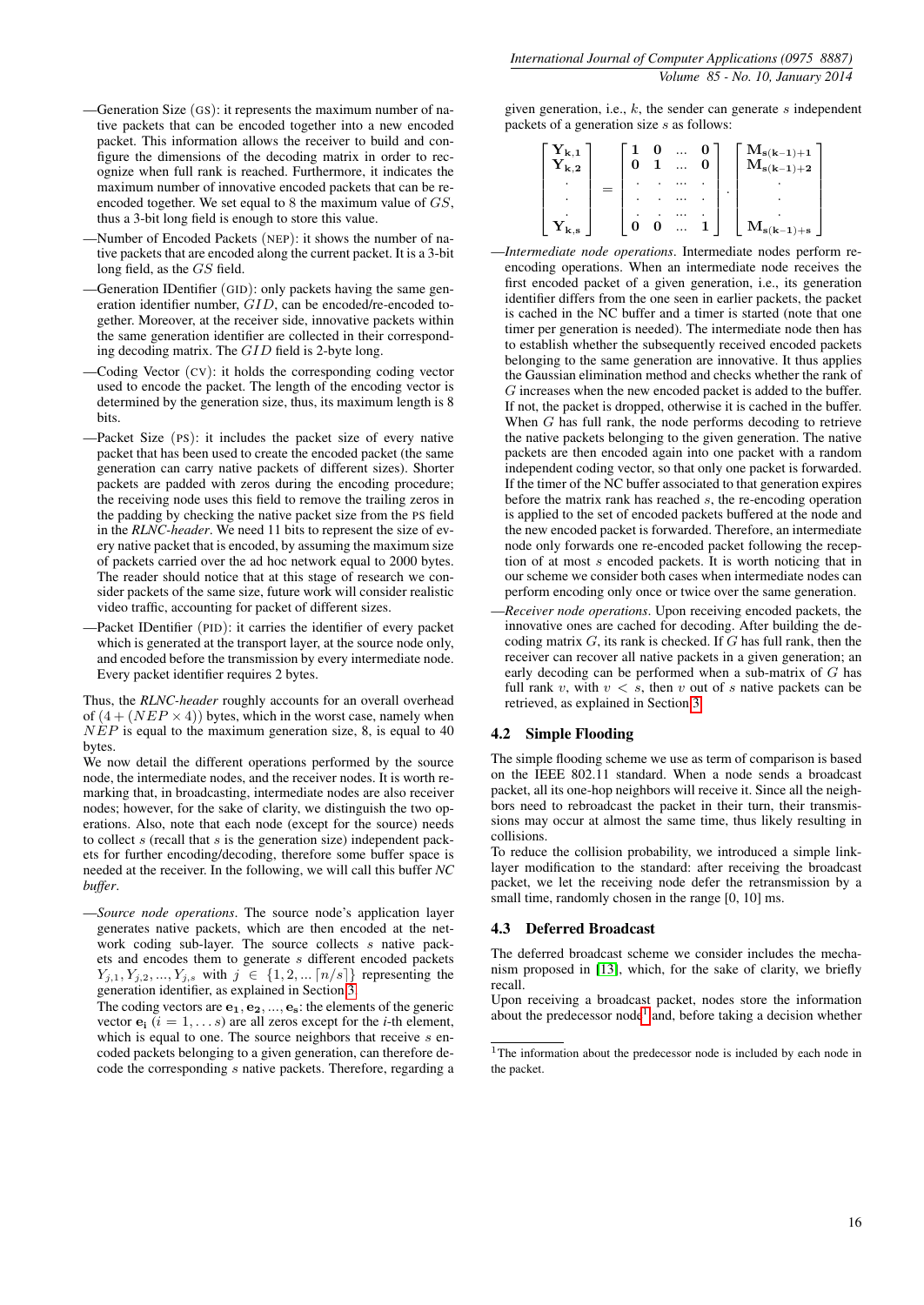to rebroadcast it or not, they wait for a *hold-off* time  $T_{ho}$ , during which they listen to possible retransmissions of the same packet by other nodes. In particular, for each packet, the node counts the number of rebroadcast events from other nodes with different predecessors. If this counter exceeds a given threshold, the packet is dropped. We set this threshold to 2, since simulation results show that a greater value does not lead to any improvement. This choice is supported by the findings in [\[4\]](#page-7-0), where it is stated that if a node rebroadcasts a packet heard more than twice, the extra area it can cover is only about 9%.

Furthermore, in order to ensure that only the farthest nodes from the source rebroadcast packets, we added a further check as an improvement with respect to [\[13\]](#page-7-14). Each node receiving a broadcast packet for the first time records the received power level,  $P_{rx}$ . If this value is lower than a certain threshold, which we set equal to twice the receiver sensitivity,  $P_{th}$ , it classifies itself as a *border node* for that packet. A node which hears the same packet rebroadcast from other nodes with different predecessors exactly twice during its hold-off time, forwards the waiting packet only if it is a *border node*, otherwise it drops the packet.

The hold-off time, for which a node waits before a possible rebroadcasting, is computed according to the received signal strength, in such a way that nodes that are farther away from the sender compute a shorter delay and rebroadcast first. The hold-off time is given by:

$$
T_{ho} = T_{max} - \frac{P_{rx} - P_{tx}}{P_{th} - P_{tx}} \cdot (T_{max} - T_{min}) - J \tag{1}
$$

where  $T_{min}$  and  $T_{max}$  are the minimum and the maximum hold-off time, respectively,  $P_{tx}$  is the transmission power, and  $J \in [0, T_J]$  is a time interval used to prevent concurrent rebroadcasts from nodes that receive a packet with the same power level,  $P_{rx}$ .

For the sake of simplicity, in our simulations we will assume that all nodes have a common radio range and receiver sensitivity; also, we will use the following parameter settings:  $T_{min} = 40$  ms,  $T_{max} =$ 100 ms,  $T_J = 30$  ms, and  $P_{tx} = 0.28$  W (i.e., the default value of transmission power in ns-2).

## 5. PERFORMANCE EVALUATION

#### 5.1 Simulation Settings

To assess and compare the performance of the three broadcasting schemes discussed above, we implemented them in the network simulator ns-2. At the MAC layer we used the 802.11 protocol with a data rate of 1 Mb/s. We consider one source node whose application layer generates CBR traffic; messages have all the same size, equal to 1000 bytes, and the traffic rate is fixed to 50 kb/s. We also experimented with higher bit rates that however yielded exceedingly high values of packet loss probability for the simulated scenarios. Furthermore, since in this work we are not concerned about the delay performance of the proposed network coding-based scheme, we set the maximum buffering timeout of the NC buffer to 1 s.

To analyze the performance of network coding-based broadcast, we focus on stationary nodes by considering 100 static nodes uniformly deployed within an area of  $100 \times 100$  m.

Both the well known Two-ray Ground Model, which accounts for near-ideal propagation conditions, and the Rayleigh fading model [\[14\]](#page-7-16), which models realistic propagation conditions, by accounting for multipath effects and time-varying channel conditions, are used as propagation models.

We perform our analysis through simulations, assuming nodes with homogeneous transmission range and deployed on a bounded area. The metrics used to evaluate the broadcast schemes are the delivery delay, the packet loss rate, the transmission fairness, and the overhead. Specifically the last metric we consider is defined as the ratio of the total number of bytes transmitted at the MAC layer by all nodes (including the source node) to the total number of bytes generated at the source node application layer. It accounts for the total number of bytes transmitted to broadcast a packet; hence, it can be related to the energy consumed for the broadcast transmissions by the whole network. In particular, in the case of broadcasting based on network coding, by recording the protocol overhead we can compare the reduction in transmitted bytes due to the encoding procedure against the additional bytes, included in the *RLNCheader*, needed for the decoding procedure.

Each simulation is repeated five times with different seed numbers and instances of random network topologies. The collected data are averaged over those runs.

#### 5.2 Simulation Results

In the following, we present the performance of our network coding-based broadcasting for different values of generation size, namely  $s = 2, 3, 4$ , and we compare it with the results obtained through simple flooding and deferred broadcast.

Static nodes under the two-ray ground propagation. We start by looking at the results achieved in a static scenario, when the tworay ground propagation model is considered. The average value of the packet delivery delay, which is defined as the time elapsed from the time instant when the packet is generated at the source node to the time instant when the packet is received by a destination node, is shown in Figure [3.](#page-5-0) We can observe that the delay decreases as the number of neighbors increases (as a result of the increased radio range). The reason for this behavior is that a wider radio range yields fewer hops, hence lower delay.

Such a decreasing trend can be noticed for each broadcasting scheme under study, except for the flooding scheme, where for highly dense network, i.e., neighborhood size equal to 28, delay increases because of the higher contention experienced by nodes when accessing the channel.

Moreover, we find that the values of delay for deferred broadcast are higher than the ones achieved with the simple flooding, due to the hold off time a node (i.e., a node capable of ensuring the most forward progress of the packet) has to wait before transmitting. Deferred broadcast outperforms simple flooding in terms of delay only under high density of nodes, for the reasons explained above.

Broadcasting based on network coding records the highest delay value compared to the other two simple schemes. Such a behavior is due to the additional time an intermediate node waits to get enough number of packets to be combined and encoded together before forwarding a packet. In the worst case, the waiting time equals the buffer time out of the network coding which we recall it is set to 1 s. However, delay values strongly decrease as the neighborhood size increases. For values of neighborhood size higher than 8, increasing the generation size yields to higher delivery delay. In fact, the receiver node has to wait for sufficient number of independent and innovative packets in order to perform decoding over a certain given generation. The higher is the number of packets to be encoded together, the higher is the delay.

Next, we focus on the packet loss probability recorded at the application layer. As shown in Figure [4,](#page-5-1) the packet loss probability decreases as the neighborhood size increases.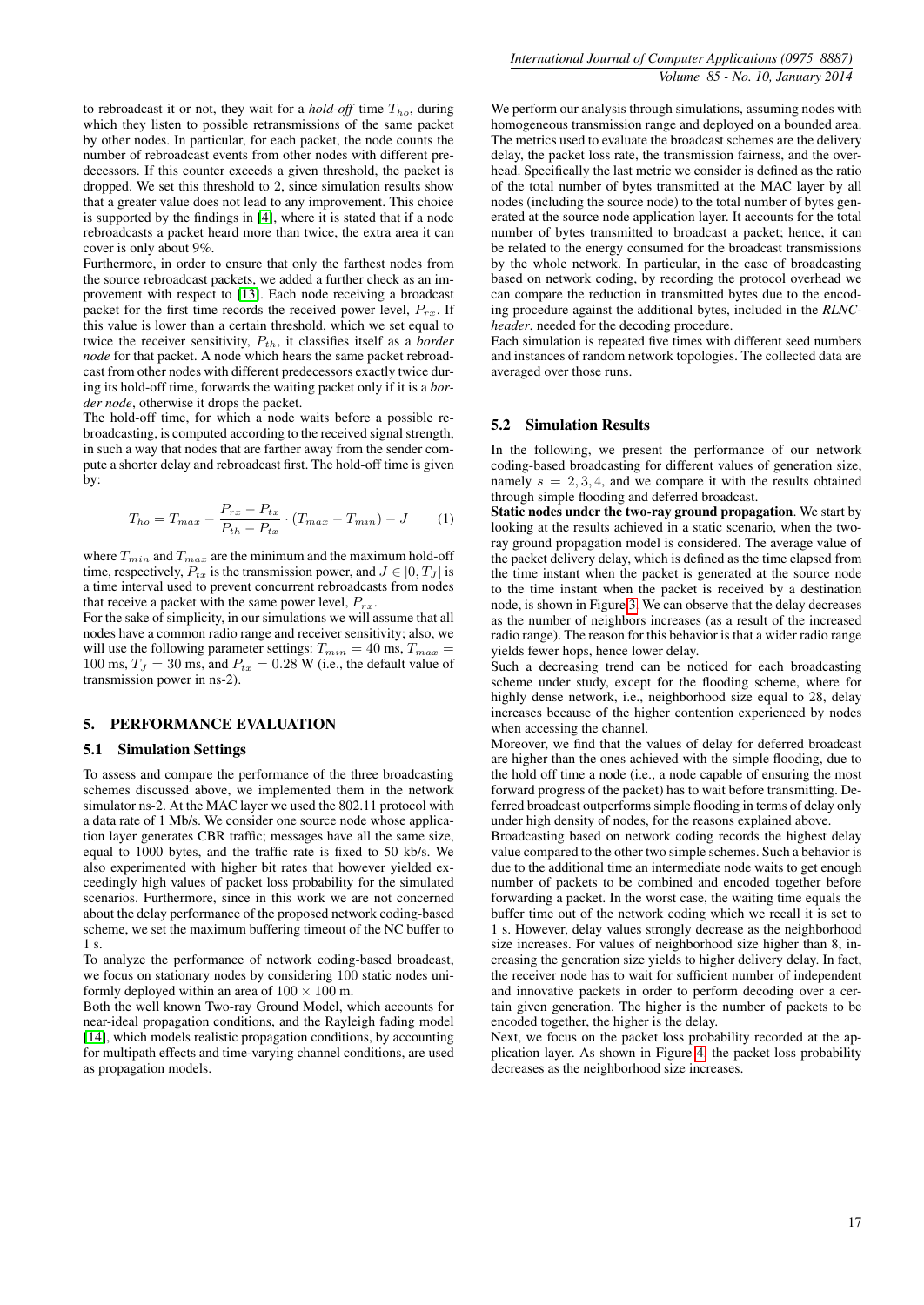

<span id="page-5-0"></span>Fig. 3. Avg. packet delivery delay as a function of the neighborhood size



<span id="page-5-1"></span>Fig. 4. Avg. packet loss probability as a function of the neighborhood size

Indeed, as the network becomes more and more connected, nodes can receive packets from different neighbors thus having more chance to receive all broadcast packets.

In the case of flooding, the minimum value of packet loss is recorded for neighborhood size equal to 12. For lower values of neighborhood size, higher values of packet loss probability are experienced because of rarely or scarcely connected network conditions. On the other hand, for neighborhood size higher than 12, achieved by increasing the radio range, the packet loss probability increases due to the higher number of collisions experienced at the MAC layer.

When compared to flooding and deferred broadcast, however, the broadcast scheme based on network coding suffers higher loss probability than the other schemes, in case of large values of generation size and poorly connected networks.

Interestingly, for large neighborhoods size the network codingbased scheme significantly outperforms simple flooding. The reason is to be found again in the higher collision probability at the MAC layer: the random node deployment may lead to very dense neighborhood where the medium sharing conditions become extremely crowded.

By focusing on the performance of the network coding-based scheme, we could notice that increasing the generation size yields the increasing of the loss probability. By increasing the generation



<span id="page-5-2"></span>Fig. 5. Protocol overhead as a function of the neighborhood size

size more packets are encoded and combined together. Hence, less packets are transmitted in the network, with less redundancy of the innovative packets at the receiver, which may not receive all the innovative packets in a given generation in order to perform the full decoding required to retrieve all native packets in that generation. Instead, the performances of the deferred broadcast are negatively affected by the random deployment of nodes, in fact it records the higher packet loss probability.

Another metric of interest in wireless networks is the protocol overhead, which is presented in Figure [5.](#page-5-2) In the case of simple flooding, the overhead increases with the increase of the node radio range, since the larger the neighborhood size and connectivity degree of the network, the larger the number of performed transmissions. In fact, more intermediate nodes receive a broadcast packet and, in turn, act as forwarder of the received broadcast packet, this resulting in a larger number of performed transmissions.

Note that, in this case, low values of protocol overhead (i.e., small neighborhood size) correspond to high loss probabilities.

The higher packet loss probability recorded when network is highly dense (i.e. 28 neighbors/node) is directly related to the lower values of overhead. Indeed, since a multihop propagation occurs, the unsuccessful transmission of a broadcast packet at any of the forwarding nodes, because of collisions, may cause the packet loss in the whole network. Thus, if packets do not propagate any more in the network, the total number of transmissions is reduced, and as a consequence, the overhead metric decreases as well.

When, instead, the deferred broadcast technique is used, the overhead decreases as the node radio range increases. Indeed, for small values of node radio range, the network is scarcely connected and only few nodes can hear each other; it follows that several nodes must take part in the re-broadcasting of traffic packets. As the radio range increases, improving the network connectivity, many nodes refrain from re-broadcasting packets as they hear their neighbors transmitting first.

In all the deployed schemes, low values of overhead are recorded for sparsely connected network conditions (i.e., 4 neighbors/node), because only few nodes can hear from each other.

As for network coding-based broadcast, by eliminating redundant data transmissions, it provides similar results to those achieved by deferred broadcast, although the performance of the network coding mechanism significantly depends on the generation size: the larger the generation size, the more packets are encoded into one, and the smaller the broadcast overhead.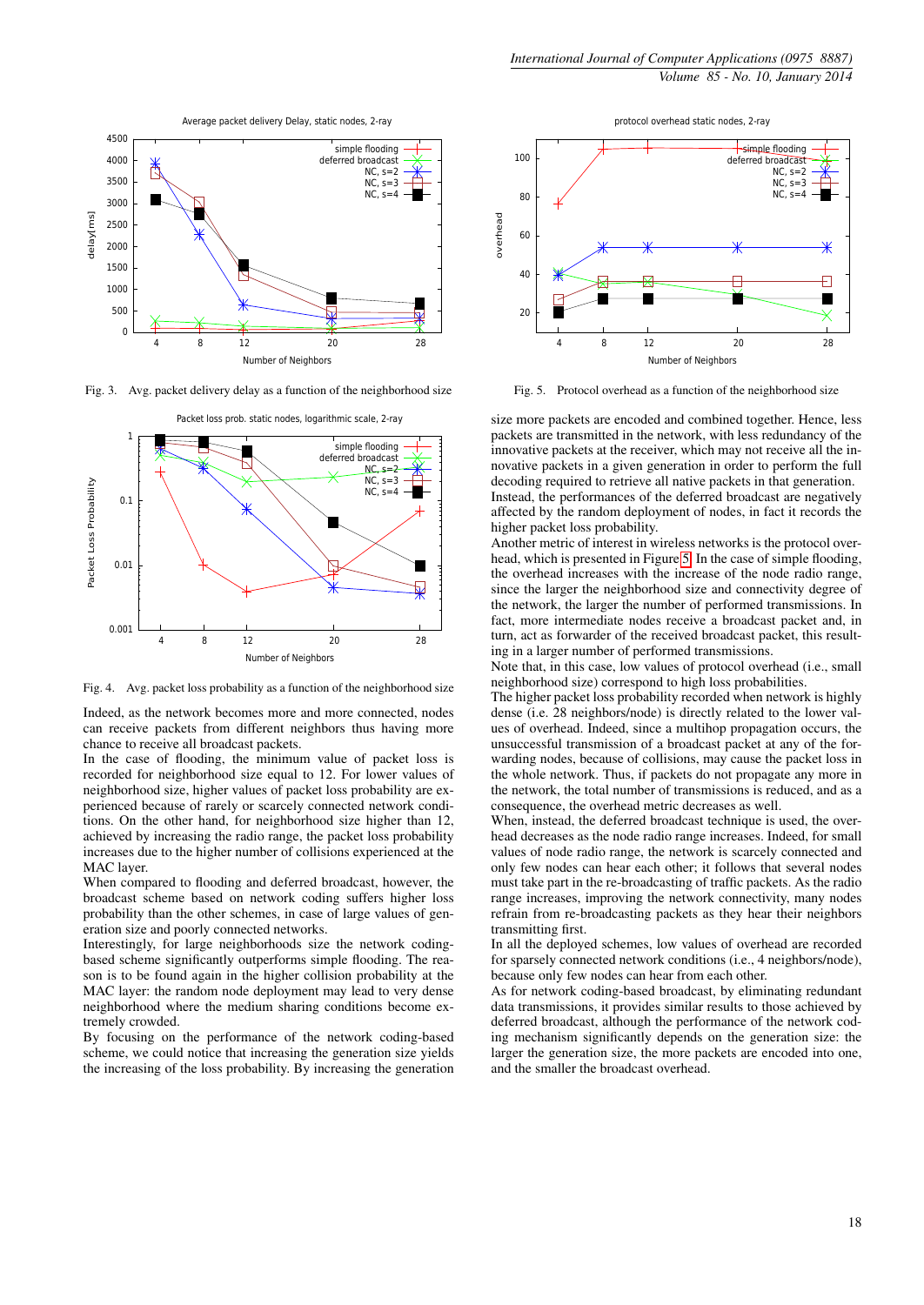

<span id="page-6-0"></span>Fig. 6. Fairness index as a function of the neighborhood size Finally, we want to evaluate the fairness among all nodes (except for the source) in terms of number of transmitted bytes, hence traffic load and energy consumption. To this end, we compute the  $\sum_{i=1}^{N} x_i\bigg)^2$  $\sqrt{ }$  $\sum_{i=1}^{N}$ 2  $\setminus$ 

well-known Jain's fairness index as  $\left(\sum_{i=1}^N N_i\right)$ / N  $\sum_{i=1}^{\infty} x_i$ i where  $x_i$  represents the total number of bytes transmitted by node  $i$  for rebroadcasting the received packets, and  $N$  is the number of network nodes not including the traffic source.

By looking at the plots in Figure [6,](#page-6-0) we observe that the broadcast schemes based on simple flooding and network coding provide high index values for neighborhood size greater than 4. Worse fairness is recorded for neighborhood size equal to 4 due to lower network connectivity level (some nodes are not receiving nor retransmitting data).

Conversely, deferred broadcast yields poor performance in terms of fairness, especially for a large neighborhood size. This is due to the fact that, in deferred broadcast, the same set of nodes are selected as forwarders for all traffic packets, namely the nodes that ensure the greater spatial progress for the packets.

Rayleigh against two-ray ground propagation for static scenarios. We will now look at the results achieved by the Rayleigh propagation model, by comparing them with the ones achieved when the two-ray ground model is deployed. The two models exhibit almost the same behavior in terms of end-to-end packet delivery delay, with slightly lower values recorded for the Rayleigh propagation model, as depicted in Figure [7.](#page-6-1)

Due to the higher number of lost packets, both due to collisions and to channel-induced losses, packets may not propagate in some hops, as a consequence, packets experience lower contention, which directly translates in lower delays as compared to the tworay ground scenario. Such a trend is noticed both in simple flooding and deferred broadcast. For network coding-based broadcasting smaller values of delay are experienced for low density scenarios, while for high neighborhood size higher delays are found with respect to the two-ray ground model. This is due to the fact that since several packets are lost due to the channel conditions, thus, more time is needed for waiting enough linearly independent encoded packets.

Figure [8](#page-6-2) shows that the packet loss probability exhibits the same trend already discussed for two-ray ground scenarios with respect to the neighborhood size, for all the deployed schemes, and generation size, in case of network coding-based schemes.

Again the minimum value of packet loss probability is experienced by the flooding scheme under medium density conditions,

Average packet delivery Delay, static nodes, rayleigh



<span id="page-6-1"></span>Fig. 7. Avg. packet delivery delay as a function of the neighborhood size



<span id="page-6-2"></span>Fig. 8. Avg. packet loss probability as a function of the neighborhood size

i.e., neighborhood size equal to 12. The only remarkable difference, as we can expect, is that all the broadcasting schemes experienced worse packet loss performances with respect to the two-ray ground scenario, because of the additional channel-induced losses.

Surprisingly, even under adverse network conditions, i.e., when losses are both due to collisions and to the non-ideal propagation, the broadcasting scheme based on network coding manages to outperform simple flooding under high density network conditions, for every value of the generation size. Such a gain in terms of better packet delivery, is achieved again at the expenses of a higher delay, with respect to simple flooding. Another benefit perceived by deploying network coding is again a lower number of wasted network resources. Indeed, network coding maintains the overhead lower than in flooding, as depicted in Figure [9.](#page-7-17)

Again, simple flooding represents the worst scheme in terms of protocol overhead compared to other schemes. In addition, the same performances are experienced irrespectively of the neighborhood size for all schemes.

Furthermore, as for the two-ray ground model, network coding is able to ensure high fairness in terms of number of performed transmissions, Figure [10.](#page-7-18)

Flooding and network coding have the same behavior in terms of fairness, while deferred broadcast always shows a very bad fairness compared to previous two schemes.